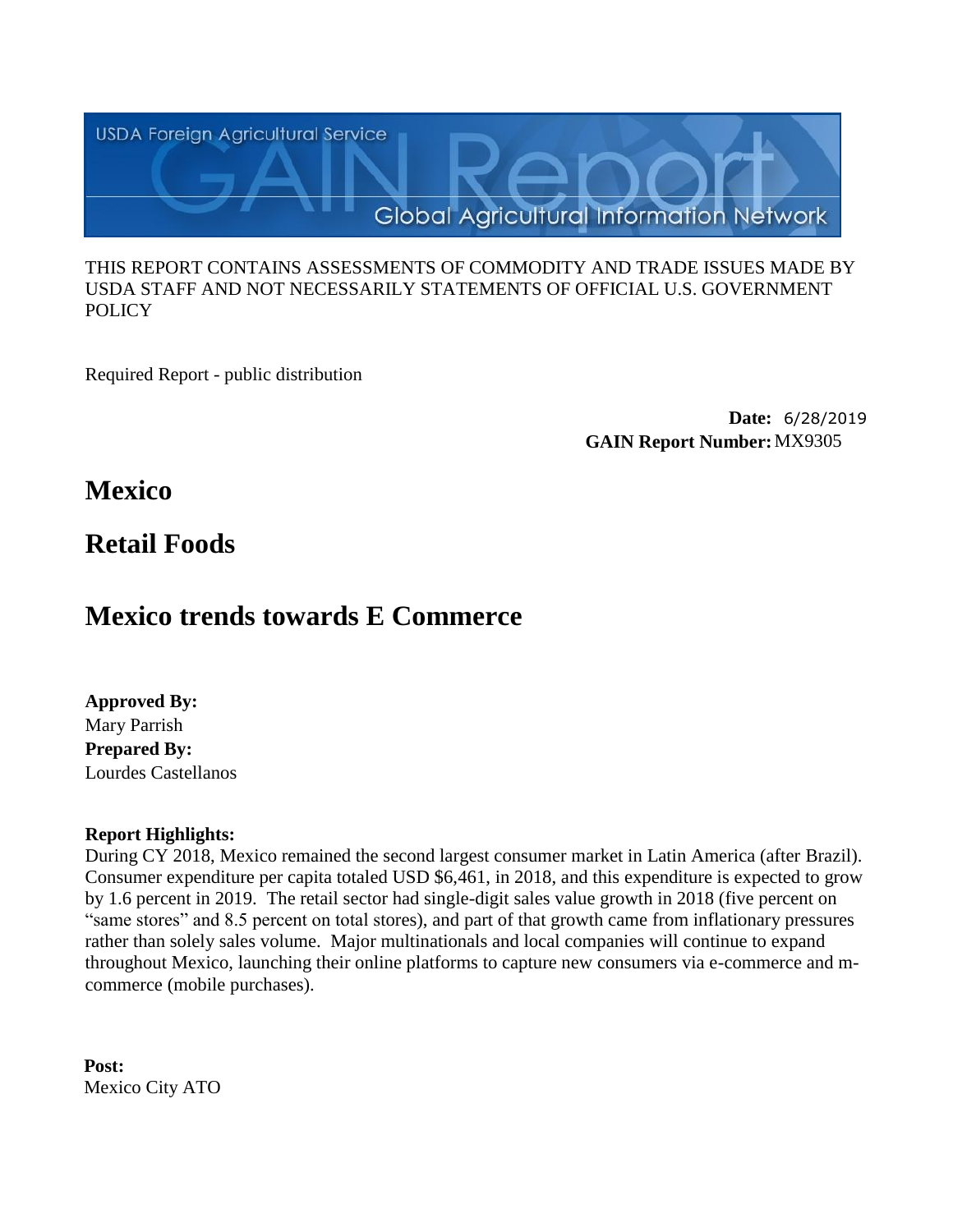# **Market Fact Sheet Mexico**

### **Executive Summary**

Mexico's total GDP for 2017 was \$1.15 trillion (World Bank). In the course of the year, the Mexican Peso gained 7 percent of its value against the U.S. Dollar, starting out 2017 at \$20.73 MXN per USD and ending the year at \$19.19.

Mexico imported from the U.S. \$12.26 billion USD worth of consumer-oriented products in 2018, representing an increase of 3.7 percent growth from 2017. Mexico exported \$26.75 billion of agricultural consumer products, with nearly \$22 billion directed to the United States. The biggest categories included beer, tequila, and baked goods. The key companies in the retail sector in Mexico are Walmart (with several retail formats, including the biggest player in food retail, Bodega Aurrera, and the high-end Superama stores), Soriana, Chedraui, and Comercial Mexicana (directed to high end market since 2016 with its brands "Fresko" and "City Market"). OXXO (owned by Femsa, the second biggest Coca Cola distributor in the world) is the main player in the convenience store category, having over 13,000 points of sale throughout the country.

### **Imports of Consumer-Oriented Agricultural Products**



**Food Retail Industry**

According to the Mexican Association of Nationwide Retailers (ANTAD), there are 33 supermarket chains, with 58,777 stores throughout the country. Still, nearly 50 percent of the retail market is covered by informal establishments, such as mobile street vendors and open public markets. These points of sale traditionally distribute local, domestic products. Retail sales maintain steady growth of around 7.4 percent per year.

#### **Quick Facts**

#### **Imports of U.S. Consumer-Oriented Ag. Products 2018:**

#### US \$12.26 Billion

#### **Top 10 Retail Players**

- 1. Bodega Aurrera (owned by Walmart)
- 2. Walmart
- 3. Soriana
- 4. Chedraui 5. Comercial Mexicana
- 6. HEB
- 7. Casa Ley
	-
- 8. OXXO (convenience store owned by FEMSA/Coca-Cola)
- 9. Superama (owned by Walmart)
- 10. La Comer

#### **Food and Beverage Trends in Mexico for 2018:**

Foods across all age groups; organic foods and natural products (there´s a big trend of healthy foods); prepared and ready to eat meals due to more time being spent away from home and more women entering the work force, gourmet products as consumers demand higher quality and variety of foods and drinks.

### **GDP/Population**

Population: 129.16 (2017, latest available data) GDP: \$1.15 Trillion (2017 latest available data) GDP Real Growth: 2.0% (2017 latest available data)

**Sources**: Global Trade Atlas, Euromonitor, World Bank.

### **CONTACT:**

### **U.S. Agricultural Trade Office**

**Mexico City, Mexico**  Liverpool No. 31, Col. Juárez 06600 México, D.F., México Tel: (011 52 55) 5080-2000 ext. 5282 E-mail: [atomexico@fas.usda.gov](mailto:atomexico@fas.usda.gov)

# **U.S. Agricultural Trade Office in**

**Monterrey, México**  U.S. Consulate 150 Prolongacion Avenida Alfonso Reyes 69196 Santa Catarina, N.L.Monterrey, Nuevo León Tel: (011 52 81) 8047-3393 E-mail: [atomonterrey@fas.usda.gov](mailto:atomonterrey@fas.usda.gov)

**FAS/Mexico Web Site:** We are available at: http://www.mexico-usda.com or visit the FAS headquarters'

home page at: http://www.fas.usda.gov for a complete selection of FAS worldwide agricultural reporting.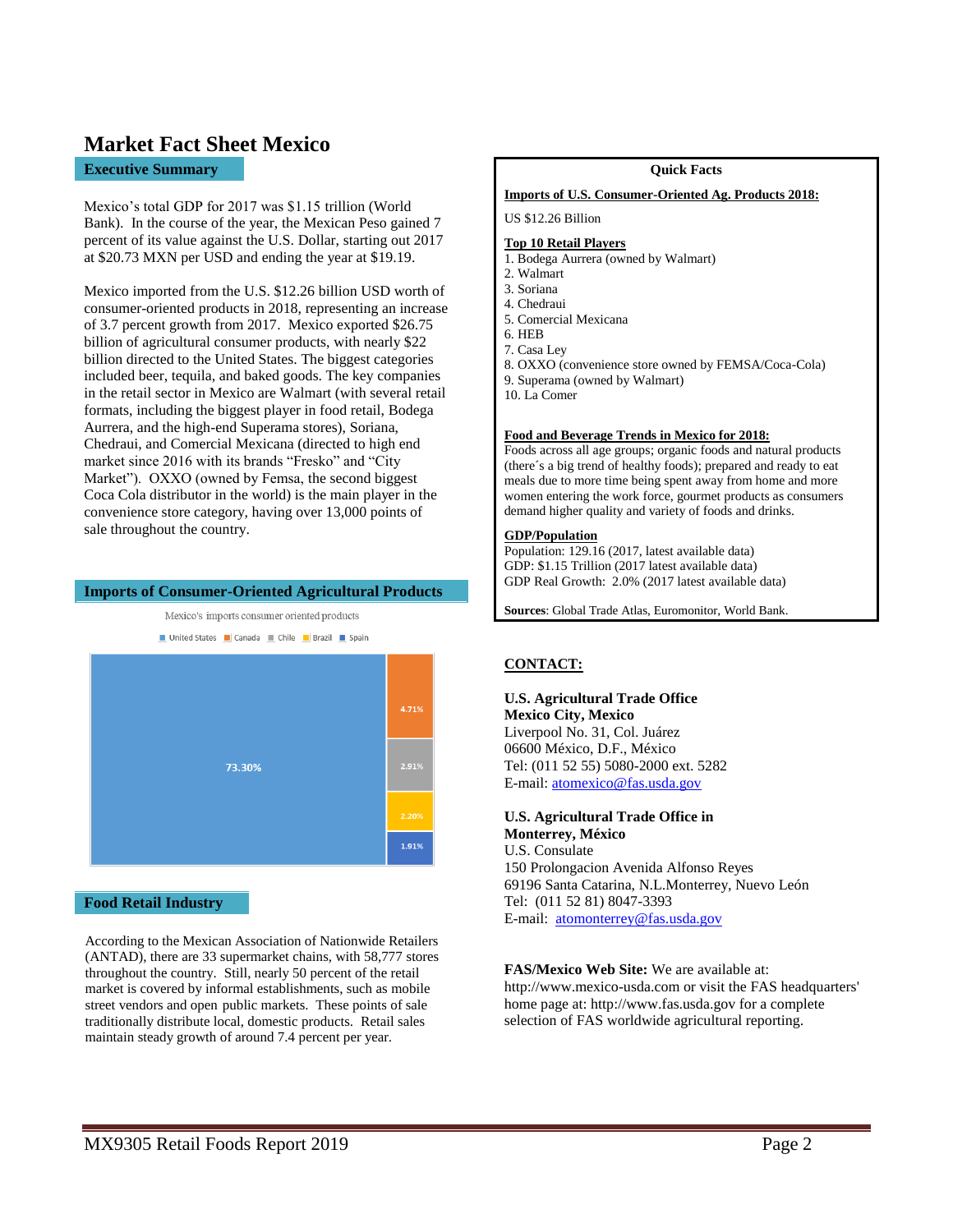# **I. Market Summary**

Mexico has over 129 million consumers, making it the second largest market in Latin America after Brazil, while also offering key logistic advantages for U.S. exporters. Despite GDP growth of just 2 percent (latest available information, 2017), relatively high inflation rates, and exchange rate fluctuations between the U.S. dollar versus the Mexican peso, the internal macroeconomic situation remains steady with a slow growth. Thus, despite the combined impact of inflation and exchange rate fluctuations causing a 4.72 percent increase in consumer prices in 2018 (lower than 2017), consumption levels remained relatively constant, as reflected in positive performance across the retail industry.

Uncertainty regarding the new administration under President Lopez Obrador, as well as prolonged United States-Mexico-Canada Agreement (USMCA) ratification<sup>1</sup>, are likely to discourage investment inflows from the United States, but growth rates are expected to gradually rise (about 2.0 percent per year in the medium term), depending on the outcome of these two factors. Any significant devaluation of the peso might have a negative influence on inflation rates in the country. It could also have an adverse impact on consumption levels, as consumers would be more cautious when it comes to nonessential purchases. Expensive imported items would be more difficult to buy for a high percentage of families. However, the current macroeconomic environment in Mexico supports a positive performance for the retail industry.

Many in-country retailers are set to continue expansion, targeting smaller cities with potential to grow, due to a lower presence of retail outlets per inhabitant targeting low income and rural areas for example Walmart is expanding its "Mi Bodega Aurrerá" format in which points of sale are smaller than a regular "Bodega Aurrerá".

| <b>ADVANTAGES</b>                                | <b>CHALLENGES</b>                                      |  |
|--------------------------------------------------|--------------------------------------------------------|--|
| Constant retail consumption flow by Mexican      | Security issues are real and extreme in some states of |  |
| population in all socioeconomic levels           | the country, but businesses continue operating.        |  |
| Mexican retailers are very familiar with U.S.    | New job creation in Mexico is not keeping pace with    |  |
| retail best practices.                           | the population growth, keeping unemployment rates      |  |
|                                                  | practically unchanged.                                 |  |
| Western style supermarkets are gaining wider     | Local manufacturers are adapting quickly to meet       |  |
| acceptance in every segment of the retail        | retailers needs and specifications bringing new        |  |
| environment.                                     | competition to U.S. products.                          |  |
| Mexican consumers are becoming more              | Local retailers demand products to be delivered local  |  |
| knowledgeable about what they buy, looking       | servicing and attention.                               |  |
| for quality and price with retailers reacting by |                                                        |  |
| opening high-end supermarkets.                   |                                                        |  |
| Industry practices are becoming more             | While U.S. products are of very high quality, many     |  |
| sophisticated insuring:                          | times they come at a higher cost than those sourced    |  |

# **Mexico: Advantages and Challenges for U.S. Exporters**

 $\overline{a}$ Mexico ratified USMCA in June 2019.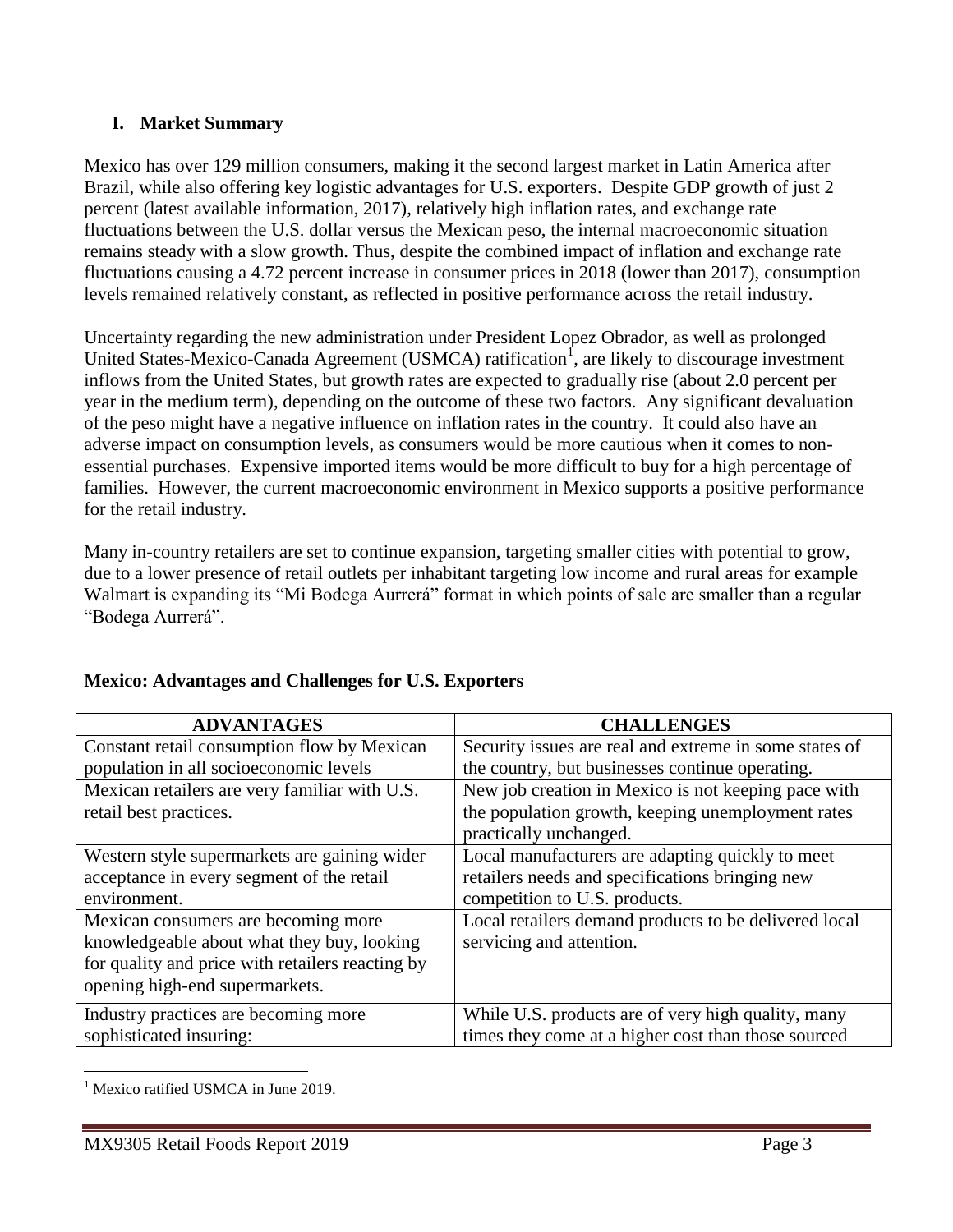| Cold chain distribution for wider<br>penetration nationwide.<br>Increased use of technology at the<br>POS.                                                                | locally, limiting the stores where they can be sold.                                                                                                                                                                                          |
|---------------------------------------------------------------------------------------------------------------------------------------------------------------------------|-----------------------------------------------------------------------------------------------------------------------------------------------------------------------------------------------------------------------------------------------|
| Greater knowledge about organic products is<br>opening new product opportunities at the<br>retail level. The USDA brand is trusted.                                       | While cold chain distribution is now available<br>nationwide, it has not been implemented throughout<br>lower levels of the distribution chain, such as wet<br>markets. Regional distribution in southern Mexico is<br>still being developed. |
| Industry-wide investments are continuously                                                                                                                                | Mexico exports large volumes of organic produce,                                                                                                                                                                                              |
| being made, insuring the better infrastructure                                                                                                                            | offering direct competition to American organic                                                                                                                                                                                               |
| and logistics.                                                                                                                                                            | producers.                                                                                                                                                                                                                                    |
| Growth in retail is driven by new store                                                                                                                                   | Lower-end, smaller supermarkets and convenience                                                                                                                                                                                               |
| openings both at the supermarket and                                                                                                                                      | stores are the fastest growing segments in retail,                                                                                                                                                                                            |
| convenience store levels, expanding                                                                                                                                       | which are not the primary locations for more                                                                                                                                                                                                  |
| opportunities for U.S. products nationwide.                                                                                                                               | expensive U.S. products.                                                                                                                                                                                                                      |
| Local producers are rising to the challenge of                                                                                                                            | Mexico is the country with the most free trade                                                                                                                                                                                                |
| producing quality goods with an increase in                                                                                                                               | agreements in Latin America, opening the door to                                                                                                                                                                                              |
| variety, learning, and adapting to growing                                                                                                                                | many competitors delivering products into the market                                                                                                                                                                                          |
| demands.                                                                                                                                                                  | with few to no tariff barriers.                                                                                                                                                                                                               |
| Increased awareness in obesity issues is<br>creating greater demands for healthy<br>products, positioning U.S. produce and its<br>huge array of products at an advantage. | Mexico is looking to diversify its imports away from<br>the United States. Mexico has been looking to sign<br>more free trade agreements with different countries.                                                                            |

# **II. Road map for Market Entry**

Many U.S. companies seeking to export to Mexico attend **ANTAD** (the biggest retail shows in Mexico) to get insight on the Mexican market, establish new contacts, and get to know buyers, potential business partners, importers, and distributors. In addition to recognizing the differences between Mexican and U.S. [business culture,](https://www.export.gov/article?id=Mexico-Business-Customs) it is important for U.S. exporters to consider regional purchasing patterns. Some products might fit perfectly in a particular region, but not in the whole country. For example, turkey is widely consumed in the south of Mexico and Yucatan peninsula in traditional dishes year-round, while in other regions, consumption is lower.

It is important for U.S. companies to find an experienced and professional importer or distributor as local partner. Distributors or importers will help with issues related to regulations, procedures, labeling, and customs clearance. Big hotel and restaurant chains have their own purchasing and importing departments. Companies attempting to approach large chains should have enough production capacity to meet the large product volumes they typically require. We encourage you to check our **FAIRS Report**, [Food Processed Ingredients,](https://www.fas.usda.gov/data/mexico-food-processing-ingredients-2) [HRI Report,](https://www.fas.usda.gov/data/mexico-food-service-hotel-restaurant-institutional-4) and [Exporter Guide,](https://www.fas.usda.gov/data/mexico-exporter-guide-0) for a more detailed view.

Additional information on product requirements, labeling issues, and other topics is available via the [FAS GAIN](https://gain.fas.usda.gov/) system.

# **Diagram I: Distribution Channels for Processed Food/Fresh Products in Mexico**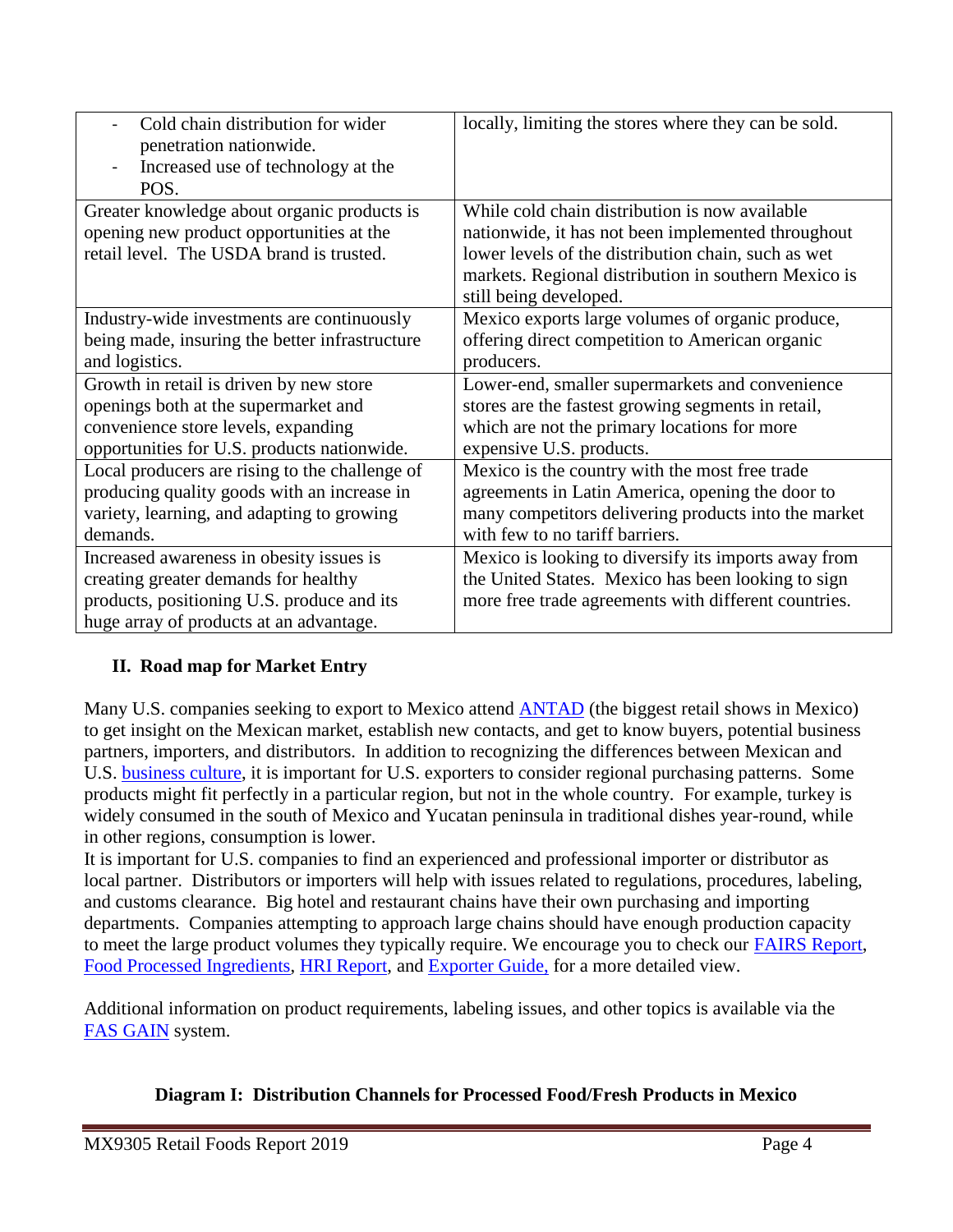

# *National Retail Market*

During 2018, the retail market grew 8.5 percent in sales for all stores (including new stores) and 5 percent for same (i.e., pre-existing) stores compared to 2017. Supermarkets led this growth, representing 51.7 percent of total retail sales (mainly groceries), followed by general merchandise stores with a sales share of 30.2 percent, with shoes and clothing stores representing 18.1 percent. Importantly these numbers represent only "formal" retail, informal retail has a large presence in Mexico.

As in 2017, in 2018, grocery sales represented more than two-thirds of overall retail sales. Grocery retailers and non-grocery retailers are expected to grow slightly over the next five years. Lead retailers such as El Puerto de Liverpool SAC de CV, Coppel SA de CV, and Walmart de Mexico SAB de CV, among others, are expected to continue their dynamism, pushing the retailing industry to grow via new outlets and e-commerce around the country.

Internet retailing continued to be the most dynamic retailing channel in Mexico in 2018, generating strong double-digit value growth being convenience the main driver for this market. New players entered the e-commerce competitive landscape, including City Market, Chedraui, as well as some new app-based services (now considered *m-commerce* or buying directly from your mobile device) such as "Corner Shop" and "Rappi." Mobile internet retailing is expected to continue to see double-digit current value growth in the next years.

Table 1. Retail Sales by Type and Percentage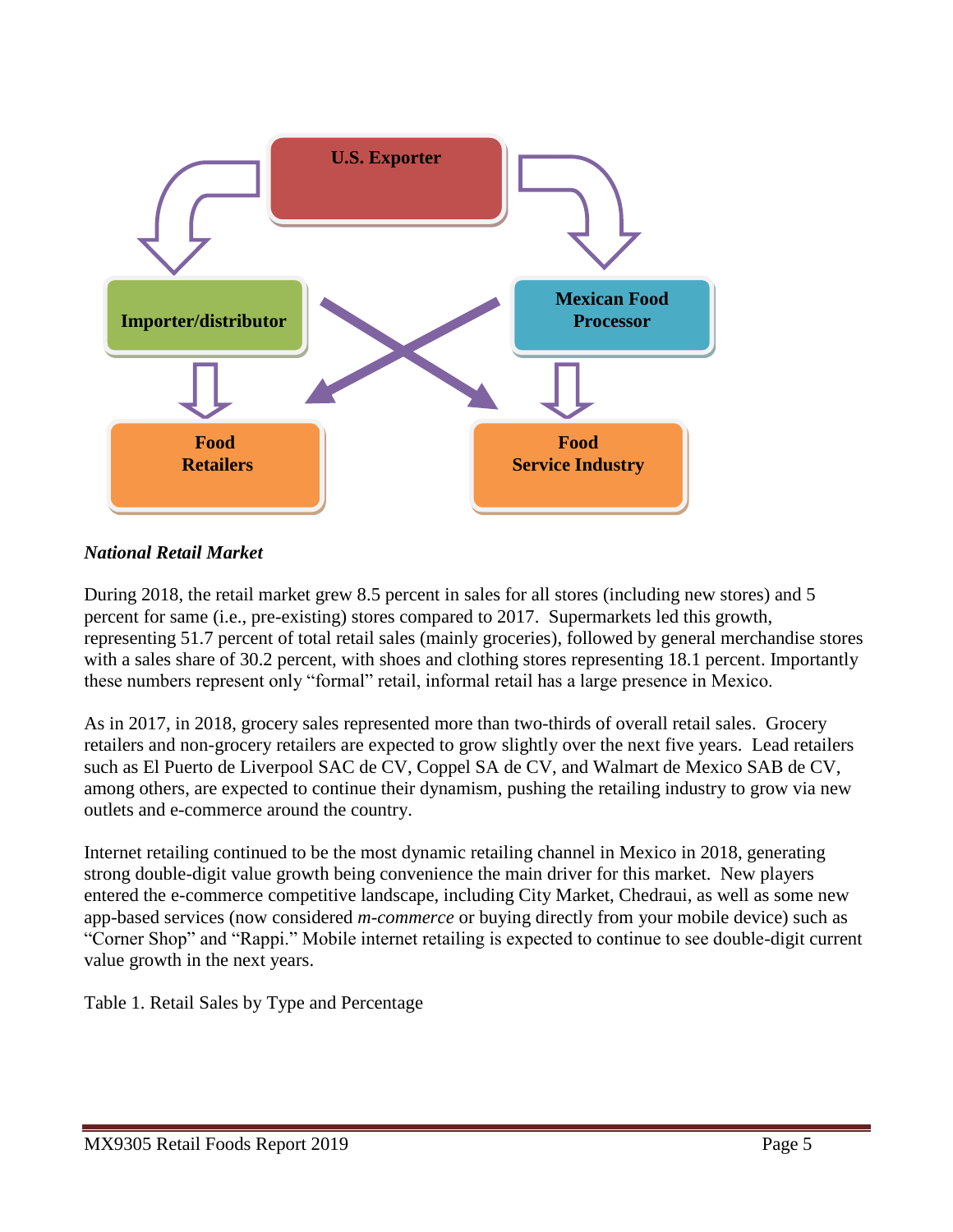

**Source: National Association of Retail and Department Stores "ANTAD" 2017 (latest available info.)**

The retail environment in Mexico is increasingly competitive due to the number of retail options, fast expansion plans, emerging trends such as implementation of multichannel strategies and more demanding consumers, as well as new value-added services offering an interactive and unique shopping experience. Leading retailers will need to improve their customer service in order to maintain their competitive edge. The competitive environment encourages retailers to have different schedules and remain open for longer periods, large retailers are expected to be open on Sundays and holidays, as well as in larger cities where the standard working hours for most retailers are from 8:00 to 21:00 hours.

Mexico's large informal sector continues to have a significant impact on the Mexican economy, including the retail market. According to data from the National Survey of Occupation and Employment (ENOE) by INEGI (National Institute of Statistics and Geography), during the second quarter of 2017 (latest available information), around 56 percent of the country's workforce was in the informal sector.

A large proportion of the total Mexican population (79.8 percent) lives in large urban localities or cities with more than 100,000 inhabitants where informality is prevalent.

# *Top National Retailers*

## **Walmart de Mexico y Centroamerica**

Walmart de Mexico y Centroamerica leads the retail market in Mexico and has for several years. Walmart continued expanding, opening new stores in several different formats and betting on its strength as it moves into e-commerce.

Walmart's main store formats include Superama (a medium size supermarket), Walmart Supercenters (hypermarkets), and Sam's Club (warehouse clubs). As of 2018, all three business formats had internet retailing as well. Sam's Club and Superama are known to target the high and middle-high income segments, while Walmart Supercenter targets the middle-income segment. Usually lower-income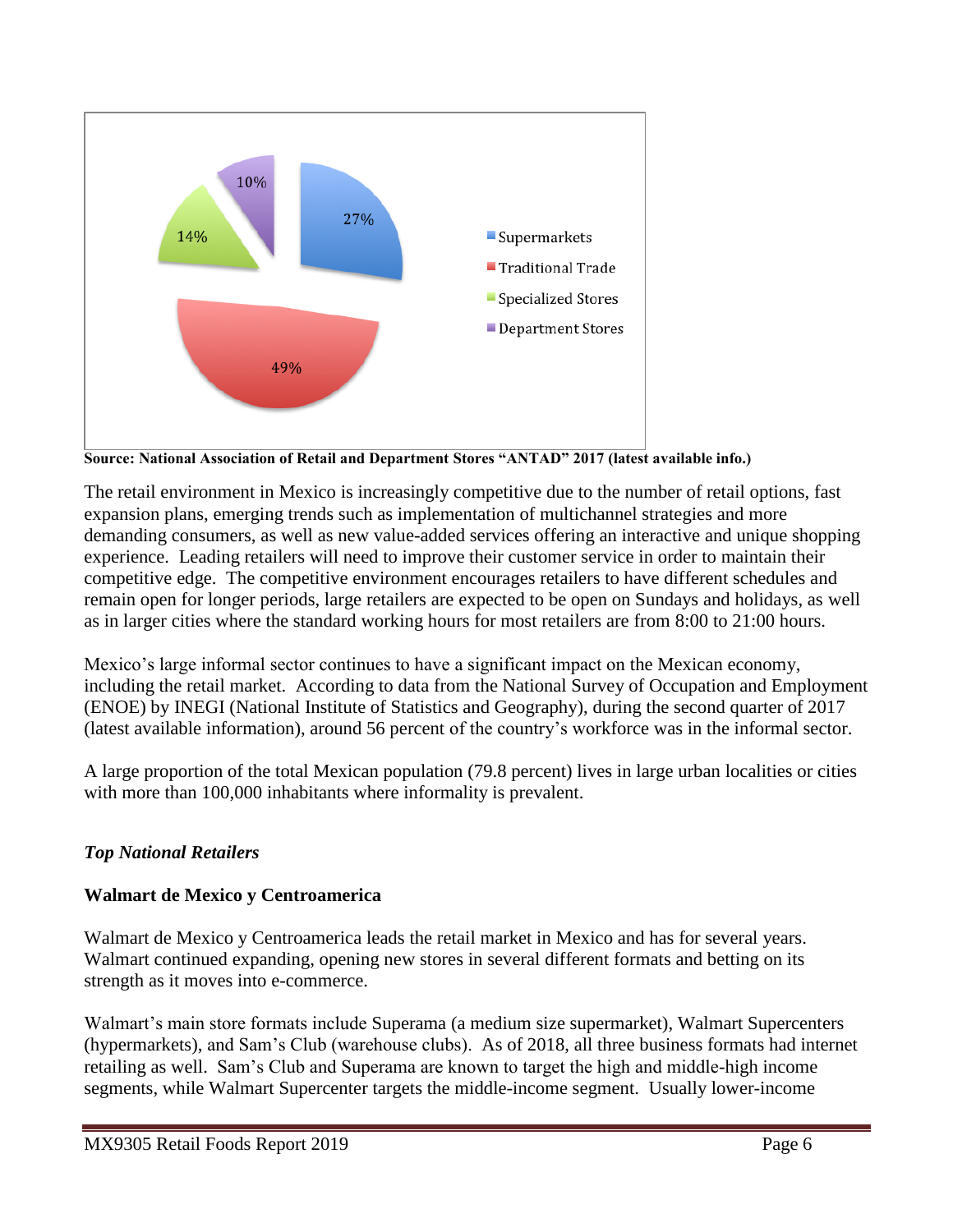consumers are not familiar with e-commerce and do not have internet access; therefore, Bodega Aurrera, the Walmart outlet that targets lower-income consumers, has no plans to enter the e-commerce subsector.

Launched in 2012, Superama Movil (retail application for mobile devices) was very successful, reaching 60,000 downloads by the end of the same year and accounting for 20 percent of all Superama internet sales. By mid-2013 Walmart Supercenter launched its e-commerce site, mainly focused on electronics, leisure, and personal accessories and other general merchandise. In 2016, Walmart renovated its internet sites, added in-store e-commerce kiosks on the sales floor, and began offering free wireless internet service in some stores. Wal-Mart also launched "Click & Pick," which allows customers to buy their products online with the option of picking up directly at the store.

Walmart tends to prefer sourcing locally and avoiding too much dependence on imported products, in part to avoid issues with exchange rate fluctuations. Walmart has very strong negotiating power, and suppliers usually must comply with the company's demands (payment terms, delivery conditions, special packaging, sustainability, field practices, and more).

In the future, Wal-Mart plans are to continue expanding throughout the country, with a particular focus on its discount Bodega Aurrerá stores in small urban areas with fewer than 100,000 residents, seeking to capture a market that has remained under the radar of chain grocery retailers in the past.

More detailed information can be found [here](https://www.walmex.mx/en/)

# **Organización Soriana**

Soriana has several different formats to meet the demands of different population segments. With the acquisition of the 160 stores from Comercial Mexicana in 2015, Soriana became the second largest retail company in Mexico after Wal-Mart, with 824 outlets across Mexico. Soriana manages five store-based retailing formats: Hypermarkets (Hipermercado Soriana/MEGA), supermarkets (Supermercado Soriana/Comercial Mexicana), discounters (Mercado Soriana and Soriana Express/Bodega Comercial Mexicana and Al Precio), convenience stores (Super City) and warehouse stores (City Club). In 2017, Soriana developed its e-commerce strategy and worked on its mobile applications and website, but in 2018 focused its strategy on the actual outlets trying to source more locally.

More detailed information can be found [here](http://www.organizacionsoriana.com/pdf/Infome%20Anual/2018/SORIANA_IA_2018%20%20(1).pdf)

# **Controladora Comercial Mexicana**

After selling 160 stores to Organizacion Soriana, Comercial Mexicana started to prioritize the development of high-end grocery sector through its formats Fresko and City Market, which have wide variety of imported and health-focused international products especially sourced from Europe.

More detailed information can be found [here.](http://lacomerfinanzas.com.mx/en/informacion-corporativa/resumen-ejecutivo/)

# **OXXO**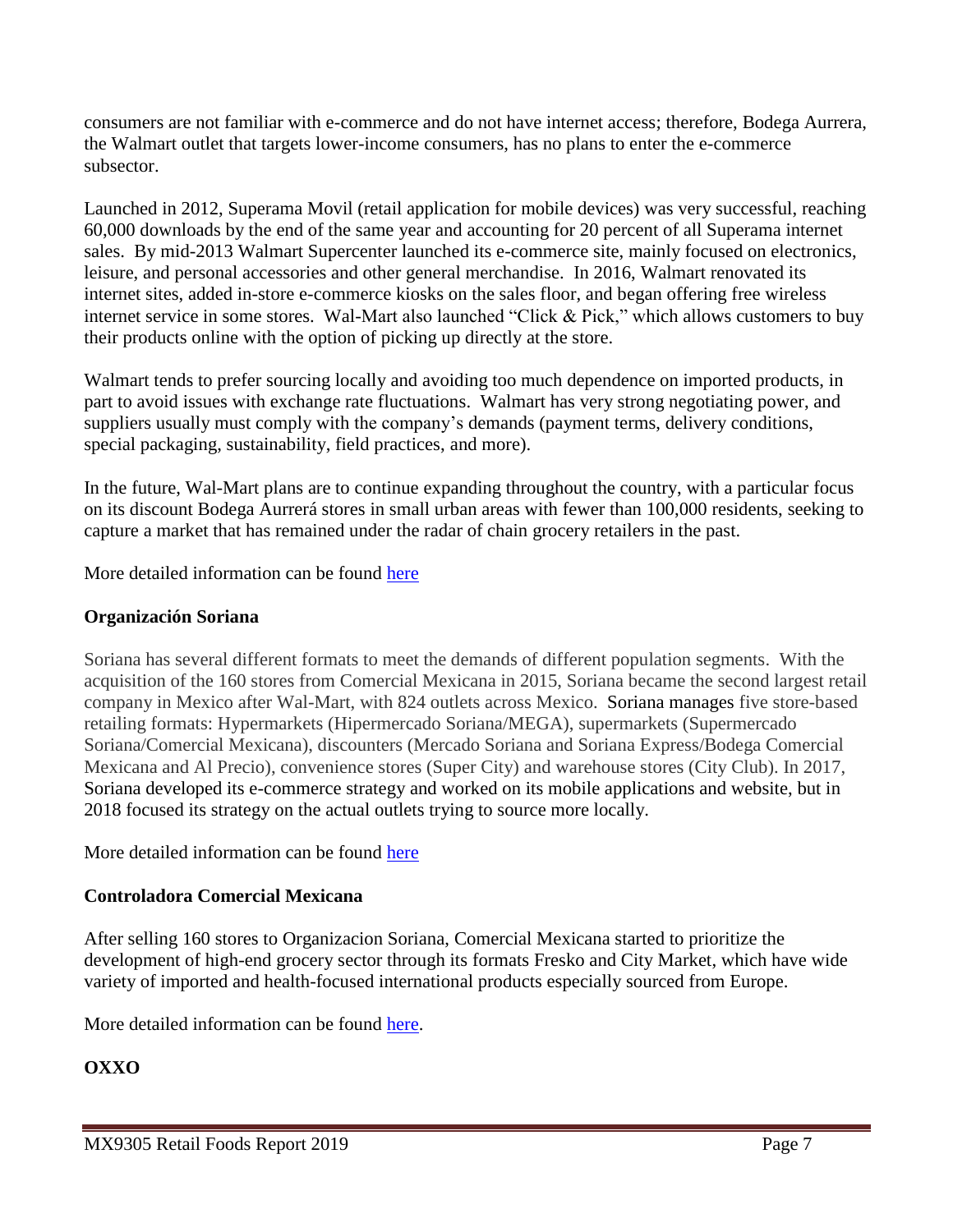The FEMSA-operated chain OXXO has sustained relentless growth in Mexico since 2011. The concept competes with both convenience stores and fast food, by pairing a product mix of daily essentials with foodservice (for example: laundry detergent and ready-to-eat hot dogs). These offerings drive frequent traffic while maintaining high margins. OXXO's success is the result of many factors, including access to vast resources and strategic products.

Like many modern convenience stores, OXXO trades on a positioning of proximity, flexible hours, and a wide range of products and services that serve their customers' daily needs. OXXO has taken one step further, layering foodservice over the standard convenience store mix, following in the footsteps of leading global convenience store chain 7-Eleven.

More detailed information can be found [here](https://femsa.gcs-web.com/company-profile/about-us)

# **III. Competition**

# **Main Competitors 2018**

The United States remains the main supplier of imported retail products to Mexico. The U.S. industry has a good reputation in the Mexican market for its consistent quality, stable supply, and proximity. However, recent expansion of Free Trade Agreements by Mexico (including an agreement in principle with the European Union to include agricultural goods, the Trans-Pacific Partnership, and the Pacific Alliance) foreshadows increased competition. Brazil, Chile, and the European Union in particular made inroads in various sectors (poultry, dairy). Competition is differentiated between niche/high-end products such as specialized cookies, cheeses, and olives which face high competition from countries like the European Union but are targeted to the higher-income levels, versus products for mass consumption (cereal, horticultural products) where the United States generally dominates the market.

The U.S. maintains distinct advantages. For example, a U.S. exporter may be able to ship one truckload or train car per urgent order, while such a small shipment would not be economically viable via a third country. Domestic products maintain certain competitive advantages, such as a better understanding of the local market, but may face issues of quality or lack the ability to meet large orders.

| <b>Mexico Import Statistics</b>                 |                  |                  |  |  |
|-------------------------------------------------|------------------|------------------|--|--|
| Commodity: Consumer-Oriented Agricultural Total |                  |                  |  |  |
| Calendar Year: 2017 - 2018                      |                  |                  |  |  |
| <b>Partner Country</b>                          | 2017*            | 2018*            |  |  |
| World                                           | \$11,811,569,983 | \$12,259,711,948 |  |  |
| <b>United States</b>                            | \$8,664,361,392  | \$8,986,527,328  |  |  |
| Canada                                          | \$485,545,556    | \$577,311,270    |  |  |
| Chile                                           | \$354,704,702    | \$356,732,919    |  |  |
| <b>Brazil</b>                                   | \$271,304,202    | \$269,597,196    |  |  |
| Spain                                           | \$278,631,893    | \$234,438,302    |  |  |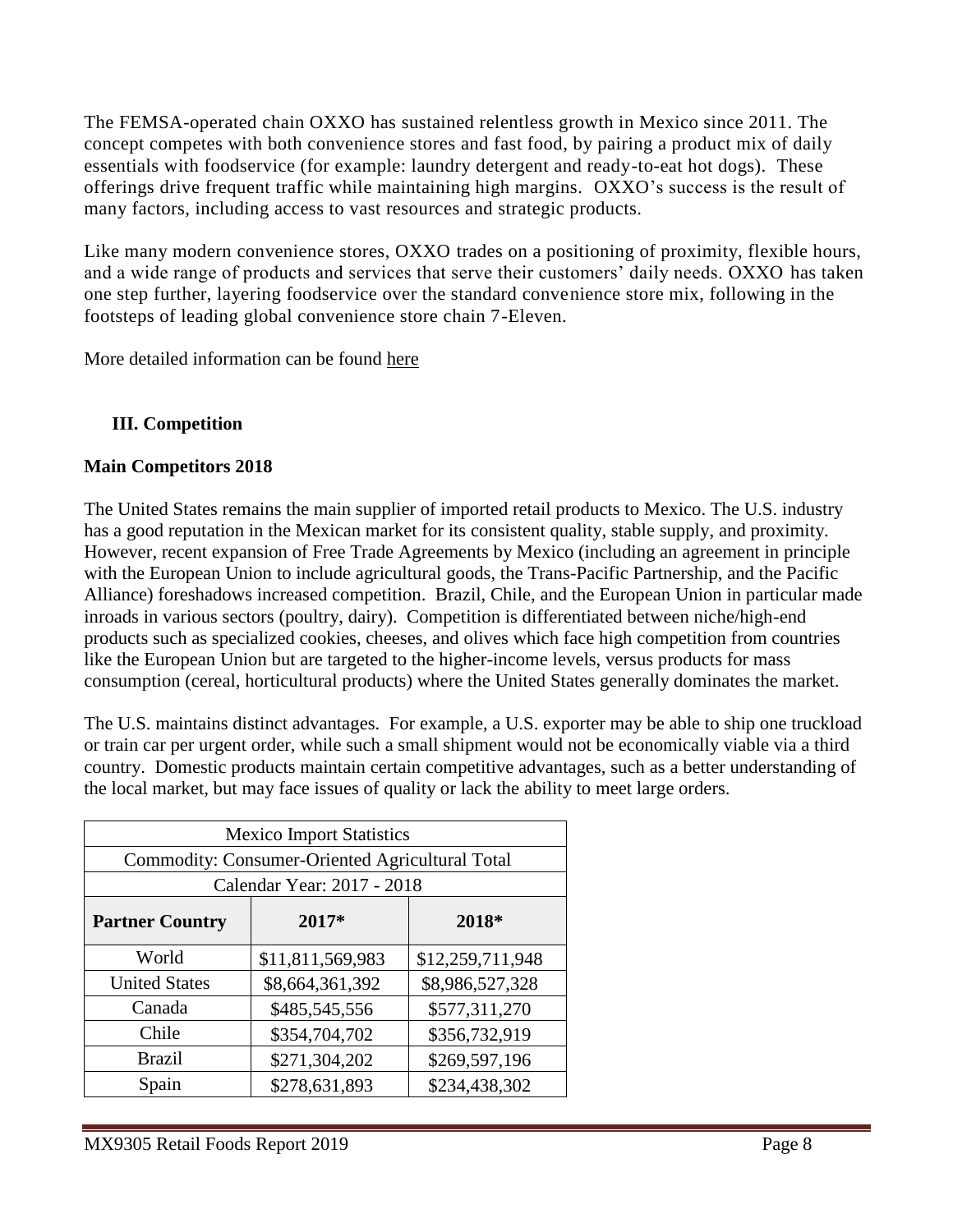| New Zealand | \$297,752,024 | \$231,138,848 |
|-------------|---------------|---------------|
| Netherlands | \$153,964,821 | \$167,386,448 |
| China       | \$92,313,926  | \$137,210,472 |
| Italy       | \$97,520,785  | \$118,785,121 |
| France      | \$84,133,889  | \$93,751,423  |

**Source: INEGI (Instituto Nacional de Estadistica Geografía e Informatica) through Global Trade Atlas \*U.S. Dollars**

## **Competitive situation for selected Food Products**

| <b>Product Category</b>                     | <b>Imports in Millions of</b><br><b>USD</b> | <b>Main suppliers</b>                                    |
|---------------------------------------------|---------------------------------------------|----------------------------------------------------------|
| Milk Powder                                 | \$697.22                                    | <b>USA 96%</b><br>$\bullet$                              |
| HS 040210                                   |                                             | Canada 1%                                                |
|                                             |                                             | Poland 1 %<br>$\bullet$                                  |
|                                             |                                             | <b>USA 77%</b><br>$\bullet$                              |
| Cheese HS 0802                              | \$515.38                                    | Netherlands 9%                                           |
|                                             |                                             | Uruguay 5%<br>$\bullet$                                  |
|                                             |                                             | <b>USA 69%</b><br>$\bullet$                              |
|                                             | \$288.80                                    | Canada 12%<br>$\bullet$                                  |
| Chocolate & Cocoa HS 1806                   |                                             | Germany 4%<br>$\bullet$                                  |
|                                             |                                             | India 32%<br>$\bullet$                                   |
| Spices HS 0910                              | \$4.05                                      | Spain 24%                                                |
|                                             |                                             | <b>USA 19%</b><br>$\bullet$                              |
|                                             |                                             | <b>USA 74%</b><br>$\bullet$                              |
| Chicken                                     | \$807.93                                    | Brazil 22%                                               |
| HS 020713,020714, 160232, 020711,<br>020712 |                                             | Chile 4%                                                 |
|                                             |                                             | <b>USA 84%</b><br>$\bullet$                              |
|                                             |                                             | Canada 5%                                                |
| Cereals & Prep Food HS 1904                 | \$70.63                                     | Italy 2%<br>$\bullet$                                    |
|                                             |                                             | <b>USA 88%</b><br>$\bullet$                              |
| Sauces, Flours & Condiments                 |                                             | Italy 3%                                                 |
| <b>HS 2103</b>                              | \$286.31                                    | Spain 2%                                                 |
| Peanuts HS 1202                             | \$175.14                                    | <b>USA 69%</b><br>$\bullet$<br>Nicaragua 14%<br>China 8% |

**Source: INEGI through Global Trade Atlas.**

### **IV.Best Products Prospects**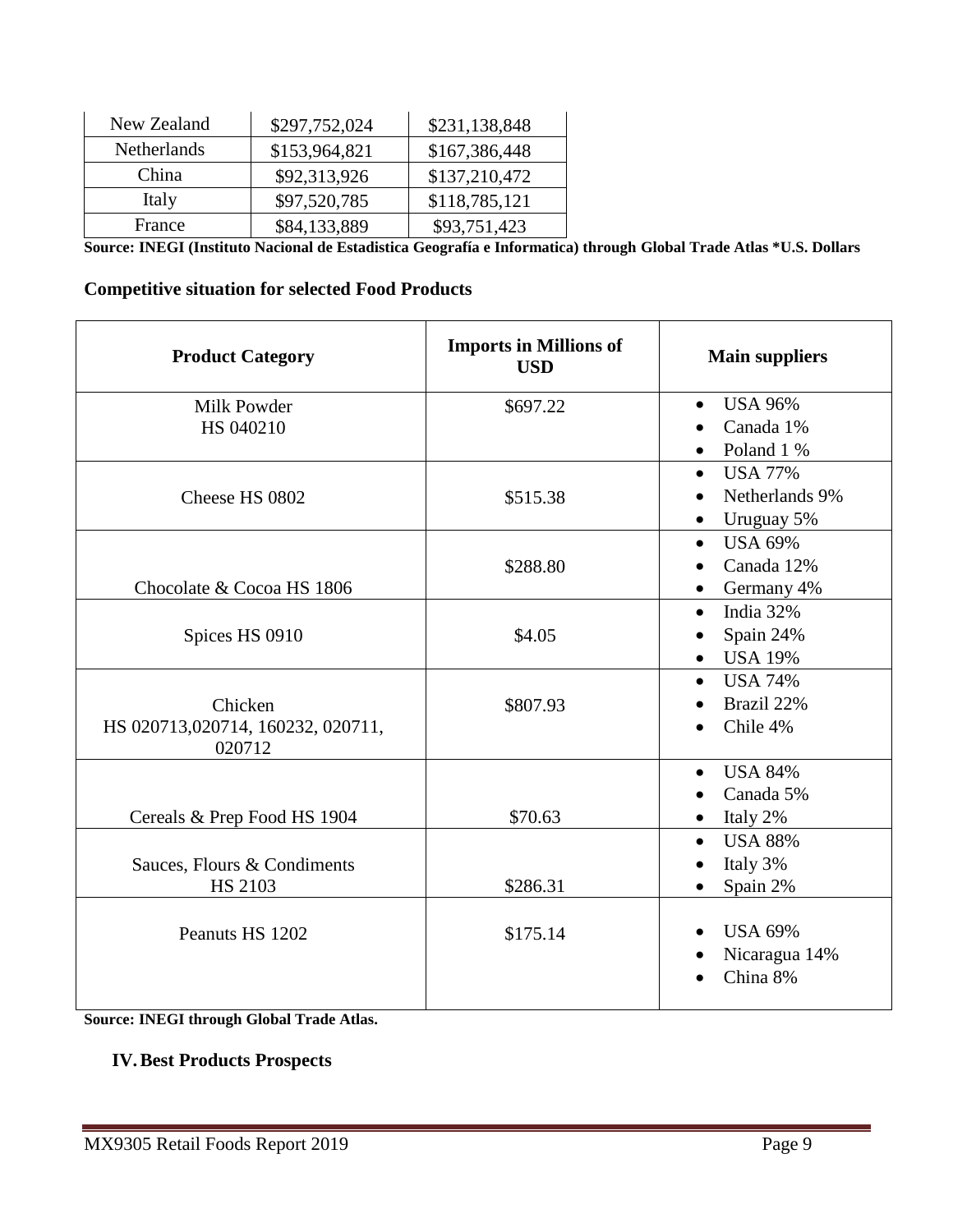A more educated population, expansion of urban lifestyle in small cities, credit availability, and the booming number of Double Income No Kids (DINK) couples in urban areas, all open several possibilities for imported products of high quality and value.

As mentioned above, retailers are expanding their high-end formats, where imported products are a major draw for consumers. Given the rapid expansion of stores in this niche, in order to maintain customers and expand the market, retailers need to offer products in the following categories:

- Healthy/environment friendly processed foods (low sodium, low-fat, reduced sugar, "green" packing)
- Premium products- claiming better quality and product innovation.
- Gourmet Food sauces, condiments, artisanal cheeses.
- Ethnic Foods such as Asian type items, Mediterranean food, European food.
- Dairy products- distinctive formulation of yogurts (Greek, etc.), segmentation of milk products.
- Plant-based beverages and products soy, almond, coconut, rice, oat beverages/yogurt/other products.
- Convenience Foods such as ready-to-eat, meal helpers, frozen foods.
- Craft Beer there is a growing demand for differentiated premium beers.

It is important to note that while consumers often use rhetoric to describe their diet as "healthy," the top products sold in retail outlets are principally processed snack foods and beverages. Also, given the trend towards e- and m-commerce, products which are transported easily, or include proper packaging may find heightened popularity.

## **V. Key Contacts and Further Information**

For further information and to learn more about the services provided by the Agricultural Trade Offices (ATO) in Mexico, please contact us at:

## **U.S. Agricultural Trade Office**

**Mexico City, Mexico**  Liverpool No. 31, Col. Juárez 06600 México, D.F., México Tel: (011 52 55) 5080-2000 ext. 5282 E-mail: atomexico@fas.usda.gov

### **U.S. Agricultural Trade Office in Monterrey, México**

U.S. Consulate 150 Prolongacion Avenida Alfonso Reyes 69196 Santa Catarina, N.L.Monterrey, Nuevo León Tel: (011 52 81) 8047-3393 E-mail: [atomonterrey@fas.usda.gov](mailto:atomonterrey@fas.usda.gov)